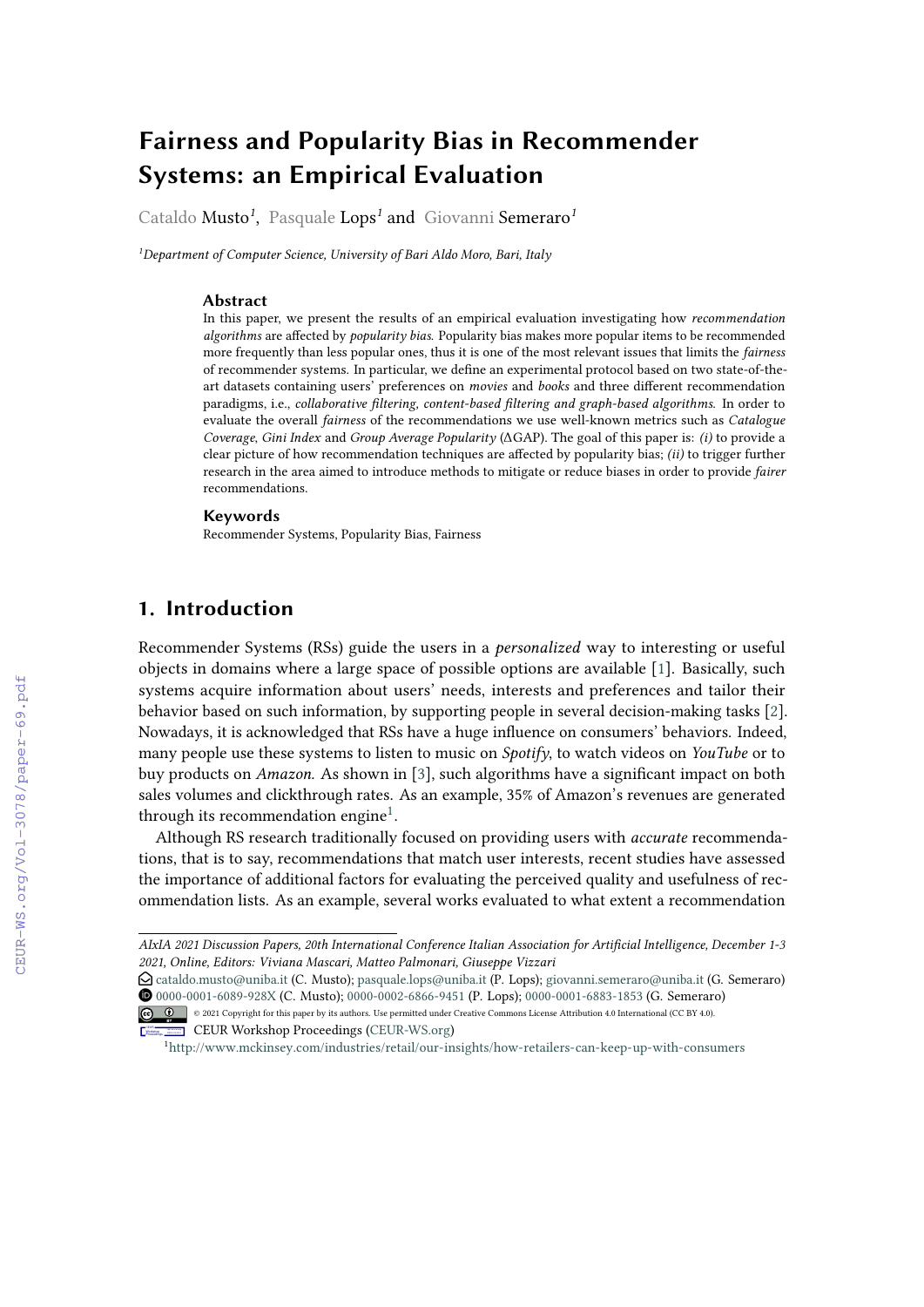algorithm is able to expose a user with *diverse*, *novel* or *serendipitous* recommendations [\[4,](#page-11-0) [5,](#page-11-1) [6\]](#page-11-2). The metrics that allow to quantitatively assess the aforementioned properties of recommendations are typically referred to as *beyond-accuracy metrics* [\[7,](#page-11-3) [8\]](#page-11-4). An example of beyond-accuracy metric which recently gained more and more attention is the *fairness*. Abstractly, by referring to AI methods and techniques, fairness means *to not discriminate against individuals or groups* [\[9\]](#page-11-5). As for classification algorithms, a behavior is defined as *fair* if the outcome of the algorithm (*e.g.*, a binary answer to an applicant seeking a loan) is not influenced by personal characteristics of the user, such as gender or race [\[10\]](#page-11-6).

As for recommendation algorithms, the concept of fairness becomes more complex and *multi-sided* [\[11\]](#page-11-7), since it can refer to both *users* and *items*. The first sense follows the general definition already introduced for classification algorithms, since a recommender system is fair w.r.t. users if *their personal characteristics do not influence the behavior of the RS*. On the other side, an algorithm is fair w.r.t. items if the recommendation list contains items whose characteristics reflect the preferences of the user. As discussed in [\[12\]](#page-11-8), if a user has liked 7 romance and 3 action movies, a *fair* recommendation list should contain 70% romance and 30% action movies. Similarly, if a user typically likes *niche* items, that is to say, poorly popular items, her recommendation list should contain a majority of niche items as well.

However, such an *ideal* behavior is far from being real, since several factors *negatively* affect the fairness of recommendation lists. One of the most popular issues that affect the fairness is commonly known as *popularity bias*: indeed, as shown by several studies [\[12\]](#page-11-8), users mostly provide feedback on *popular* items rather than on niche ones. This introduces a bias towards popular items that tend to be recommended more frequently w.r.t. niche ones, and this is a clear obstacle for the generation of fair recommendation lists.

Even though the problem has been largely discussed in literature [\[13\]](#page-12-0), to the best of our knowledge the analysis of how the different recommendation paradigms are affected by popularity bias (and consequently provide unfair recommendations) is under-investigated. Accordingly, through this paper we aim to fill in this gap and provide a benchmark for the *fairness* of the popular recommendation paradigms based on the suggestions they provide. In particular, we analyze several implementations of *collaborative filtering*, *content-based* and *graph-based* RSs and we evaluate them in terms of metrics for assessing the fairness of the algorithms, such as *catalogue coverage*, *Gini Index* and *Group Average Popularity*.

The rest of the paper is organized as follows: in Section [2,](#page-1-0) we briefly introduce other works discussing the impact and the benefits of fairness in recommendation algorithms. Next, in Section [3](#page-2-0) we present the recommendation algorithms we evaluated in our experimental protocol described in Section [4.](#page-4-0) In Section [5](#page-6-0) we discuss the results of our benchmark and we sketch the main findings of this work. Finally, Section [6](#page-10-0) draws the conclusions and summarizes some ideas for future research in the area.

### <span id="page-1-0"></span>**2. Related Work**

The problem of *popularity bias* is connected to the well-known phenomenon of the *long-tail* [\[14\]](#page-12-1). This concept, which refers to the way data are distributed and observed, is based on Zipf's law [\[15,](#page-12-2) [16\]](#page-12-3) and holds for several scenarios, ranging from wealth distribution to use of terms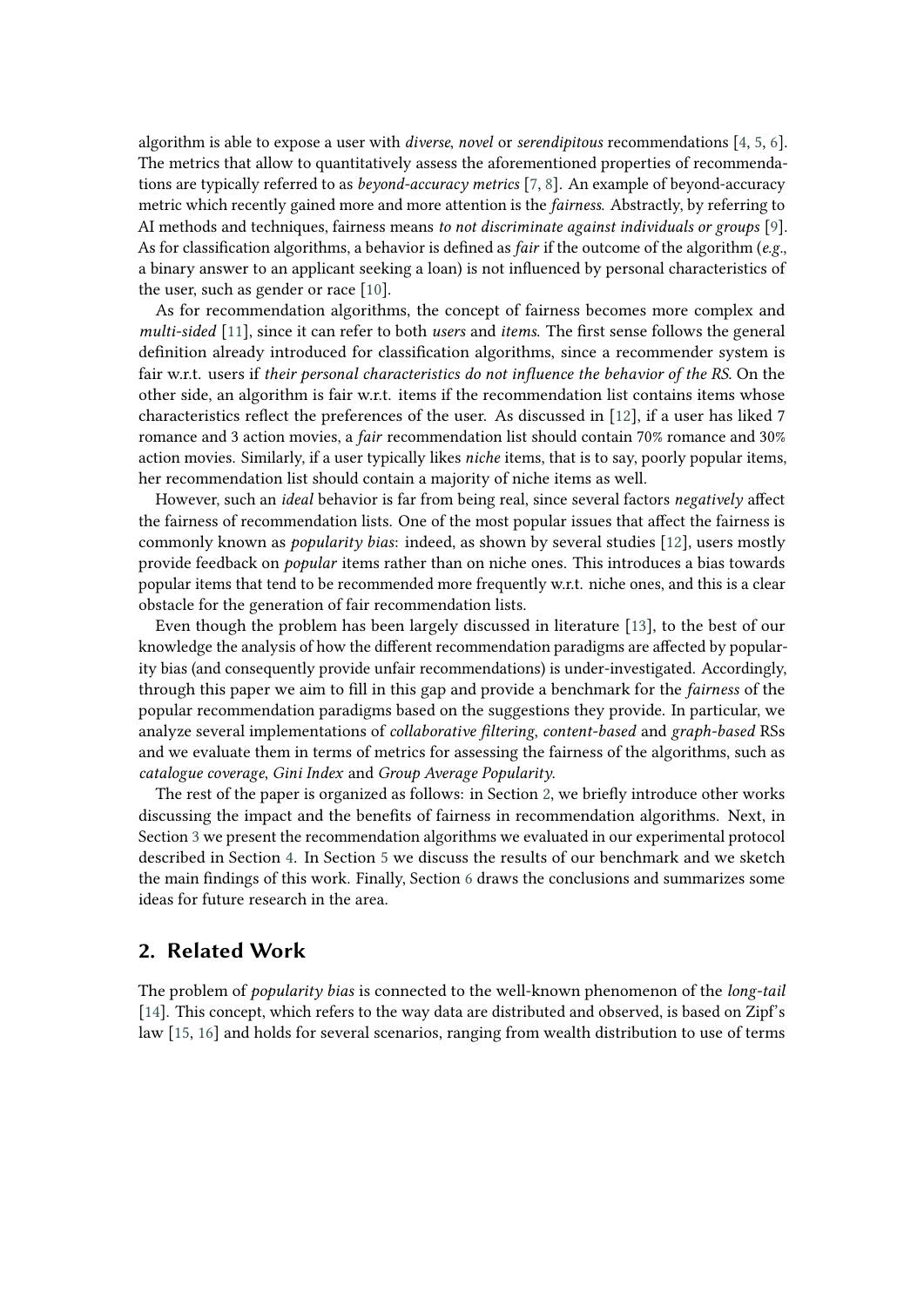in a particular language. Zipf's law states that, if a collection of items is ranked by popularity, the second item will have around half the popularity of the first one, and the third item will have about a third of the popularity of the first one, and so on. Accordingly, the long tail theory shows that a tiny amount of objects receives a huge amount of observations (*e.g.,* clicks, likes, purchases. depending on the context), while the majority of the objects (the long tail) receives a smaller amount of observation.

As previously stated, the problem also holds for RSs, since just a few objects receive most of the feedbacks provided by the users. The phenomenon has been largely observed by Jannach et al. [\[17\]](#page-12-4), who presented a detailed analysis of *what recommenders recommend*. As shown in the article, due to the long tail (and, in turn, to the popularity bias) popular items are more frequently recommended, and this leads to the undesired *blockbuster effect* [\[18\]](#page-12-5). It is not by chance that recommending popular items represents a very strong baseline in offline evaluations with respect to accuracy measures [\[19,](#page-12-6) [20\]](#page-12-7), Unfortunately, as previously stated, this limits the overall fairness of the recommendation lists. Indeed, as shown in [\[21\]](#page-12-8), it is important that RSs achieve a good balance between popular and less-popular items.

The nature of the *popularity bias* and the challenges it poses are discussed in several works. This has been done by both analyzing users' rating behavior [\[22\]](#page-12-9) as well as by proposing new algorithms to control the bias and better reward items in the long tail [\[21,](#page-12-8) [13,](#page-12-0) [23\]](#page-12-10). Similarly, the concept of fairness in recommendation received a lot of attention [\[24\]](#page-12-11). As an example, Zhu et al. [\[25\]](#page-12-12) proposed an approach to remove discrimination based on demographic features. Similarly, in [\[26\]](#page-12-13) a method to provide a fair exposure to recommendation items is presented.

In this work we follow the protocol presented in [\[13\]](#page-12-0), and we focus on the fairness of recommendations with respect to users' expectations. In other terms, we aim to *analyze to what extent the items in the recommendation lists follow the distribution of the actual interests of users* with respect to how many popular items they expect to see in the recommended list. A similar attempt is presented in [\[27\]](#page-12-14), where an empirical analysis in music domain is carried out, and in [\[12\]](#page-11-8), where the author proposed the idea of *calibration*: the recommendations should be consistent with the average popularity of the items rated by the users. However, differently from these pieces of work, in this paper we analyze the behavior of different recommendation paradigms, *i.e.*, collaborative filtering, content-based recommender systems and graph-based recommendations, in order to analyze how different algorithms are affected by popularity bias.

### <span id="page-2-0"></span>**3. Recommendation Paradigms**

In this section, we briefly introduce the *recommendation paradigms* we analyzed in this work. A thorough analysis of strengths and weaknesses of each group of algorithms goes beyond the scope of the paper, and we suggest to refer to [\[1\]](#page-11-9) for a complete overview of the topic. In the following, we will introduce the basics of *collaborative filtering* techniques, followed by *content-based* and *graph-based recommender systems*.

### **3.1. Collaborative Filtering Algorithms**

Collaborative filtering (CF) algorithms represent the *most popular* and probably widely available implementation of a recommendation algorithm [\[28\]](#page-12-15). The basic idea of CF algorithms is that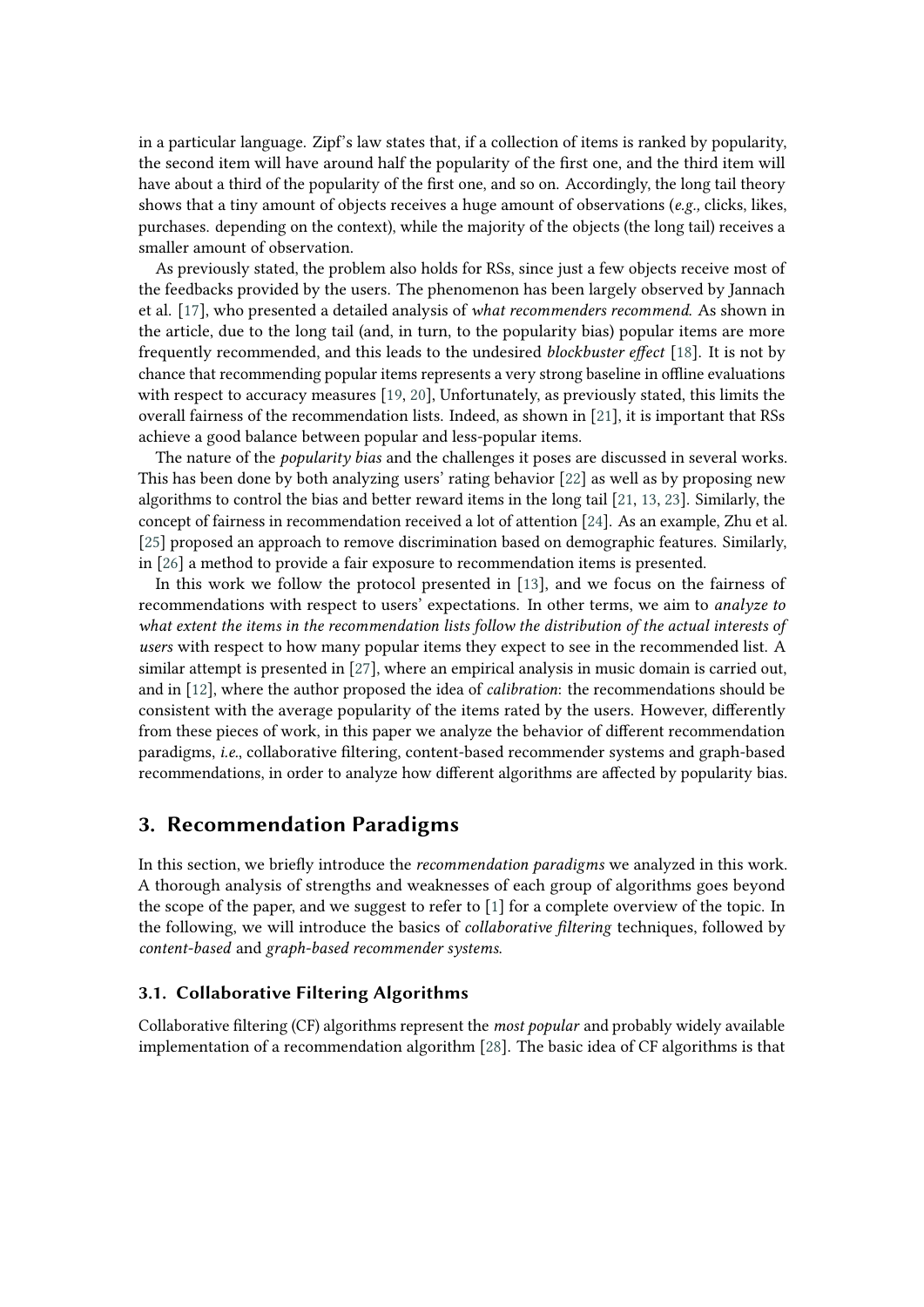users who shared the same interests in the past (*e.g.,* viewed the same movies or bought the same books) will also like similar items in the future. Generally speaking, CF systems generate recommendations for the target user based on the preferences expressed by similar users. The concept of *similarity* is based on users' previous behaviors. In a nutshell, if they liked or they bought the same items, they are similar [\[29\]](#page-12-16). Such an intuition is concretely implemented by means of a *user-item* matrix, where users are put in the rows, items are put in the columns, and the feedback provided by the user on that item (*e.g.,* bought, rated, viewed, etc.) is encoded at the cross of row and column.

These algorithms have been popularized by the well-known Netflix prize [\[30\]](#page-12-17), where the winning approach exploited a more sophisticated version of CF [\[31\]](#page-12-18) based on the factorization of the user-item matrix [\[32\]](#page-13-0). As shown in [\[33\]](#page-13-1), these methods are still very popular [\[34\]](#page-13-2) and also extended to neural approaches [\[35\]](#page-13-3). However, as shown by Lops et al. [\[36\]](#page-13-4), CF algorithms are strongly affected by *sparsity* issues and cold-start, *i.e.*, they can not provide good recommendations if just a few ratings is available. As a consequence, the research also started investigating *content-based* and *hybrid* approaches [\[37\]](#page-13-5).

As we will show in the next section, as CF algorithms we considered: *(i)* basic implementations of standard techniques, such as *item-to-item* and *user-to-user* collaborative filtering techniques; *(ii)* matrix factorization (MF) techniques, such as Biased MF, FunkSVD and other methods.

#### **3.2. Content-based Recommender Systems**

The *social* nature of collaborative filtering algorithms makes CF poorly suitable when few ratings are available. This issue is completely put aside by content-based recommender systems (CBRS) [\[5\]](#page-11-1), which typically recommend items that are similar to the ones the user liked in the past. As an example, if a user has positively rated a movie that belongs to the *comedy* genre, then it is likely that the system will suggest other movies labeled with this genre.

Generally speaking, the recommendation process is based on the estimation of *how similar* the recommended item is w.r.t. the profile of the user. Such a similarity, which is based on popular and well-known measures (*e.g.,* cosine similarity, Euclidean distance, etc.), is calculated based on the *attributes* associated to both the item and the profile of the user. Basically, the more the overlap between the attributes, the higher the similarity.

In some cases, attributes are simple keywords that are extracted from the item descriptions, such as the content of a news or the plot of a movie. However, more sophisticated approaches that exploit more accurate and advanced techniques based on natural language processing also exist. As stated in [\[5\]](#page-11-1), *semantics-aware techniques* which learn a representation of the items based on the meaning of the attributes (rather than on simple keywords) recently gained attention thank to the good accuracy they provide [\[38\]](#page-13-6). As an example, Ozsoy et al. [\[39\]](#page-13-7) proposed the use of Word2Vec to learn word embeddings representing items and user profiles. Moreover, in [\[40\]](#page-13-8) Doc2Vec is used to learn an embedding representing a news article, based on the text and the title of the news, while FastText is used in [\[41\]](#page-13-9) in a content-based recommendation scenario. Other shreds of evidence concerning semantics-aware recommendation methods exploiting word embeddings [\[42,](#page-13-10) [43\]](#page-13-11) definitely confirm these claims.

As for CBRS, in this paper we will both take into account: *(i)* early CBRS implementations, based on a vector space representation of users and items with TF-IDF weighting; *(ii)* semantics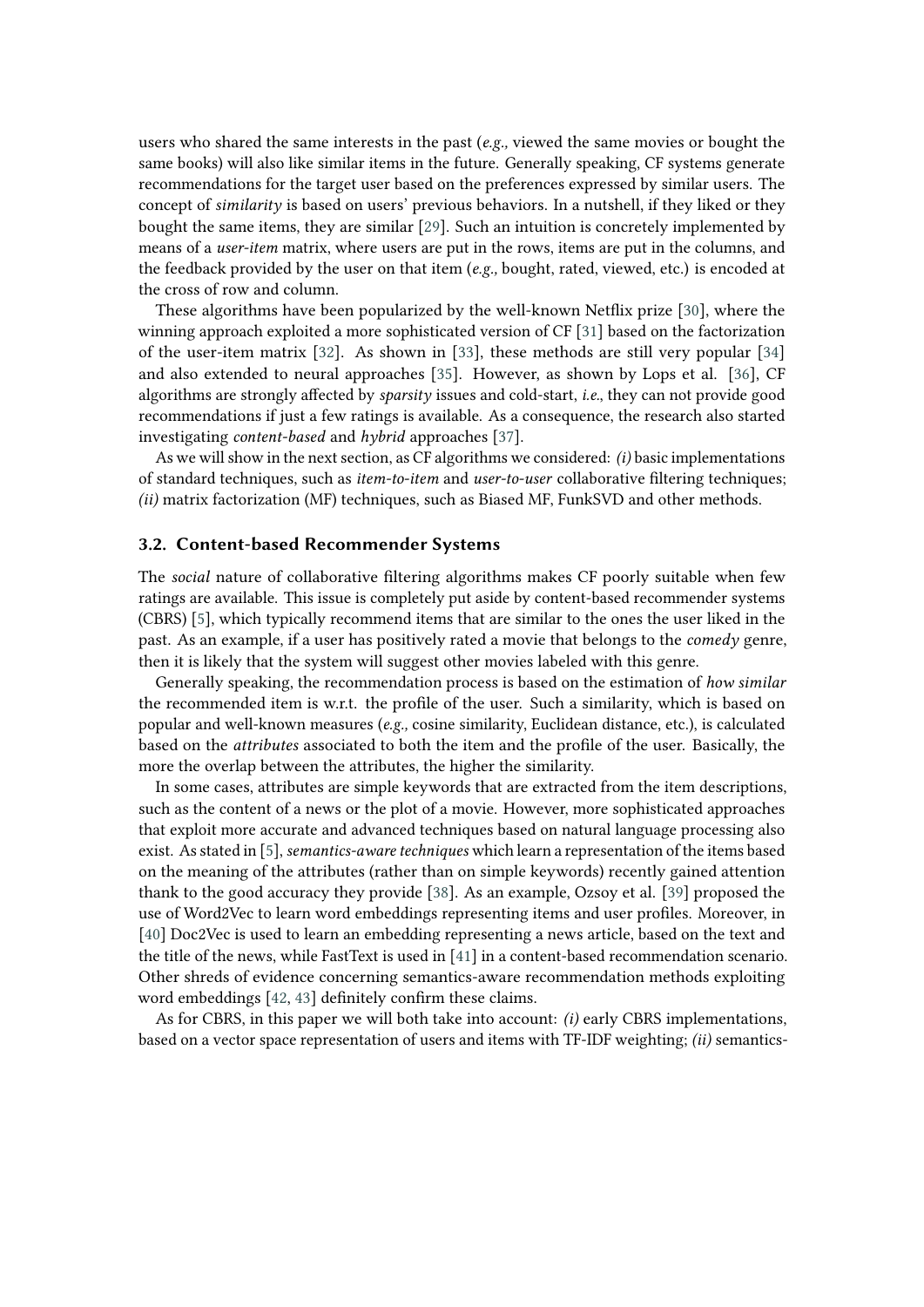aware methods, i.e., based on Doc2Vec [\[44\]](#page-13-12), Word2Vec [\[45\]](#page-13-13), and LSI.

#### **3.3. Graph-based Recommender Systems**

Graphs provide a very *natural and straightforward* representation model to encode all the entities involved in the recommendation process. Indeed, *users*, *items* and *attributes* can be all modeled as *nodes*, while an edge can be created whenever a user likes a particular item or an item is described by a particular attribute (*e.g.,* genre, directory, etc.).

Based on this intuition, several approaches exploiting a graph-based representation have been proposed in literature. Generally speaking, these approaches typically fall into the class of *hybrid* recommender systems, since different entities are modeled in the same graph. In a nutshell, the approaches presented in the area of graph-based recommendations can be roughly split into two classes: *(i)* approaches that exploit spreading activation techniques; *(ii)* approaches inspired by PageRank (PR) and random walk [\[46\]](#page-13-14).

The use of spreading activation for recommendations purposes is investigated from the early 2000s [\[47\]](#page-13-15) and is still adopted [\[48,](#page-13-16) [49\]](#page-13-17) thanks to the good predictive accuracy it provides. As for the use of PR and random walk, one of the early work in the area is due to Hotho et al. [\[50\]](#page-13-18), who used PR for tag recommendation [\[51\]](#page-14-0). Similar intuitions were proposed in other domains as well [\[52,](#page-14-1) [53\]](#page-14-2). Recently, hybrid approaches combining graph-based representations and deep learning also emerged [\[54,](#page-14-3) [55\]](#page-14-4).

However, in this work we only focused on PR and Personalized PageRank (PPR) run over the simple graph-based data model, without any other processing and without the application of any other algorithm. This choice is motivated by the findings emerging from previous research [\[56\]](#page-14-5), where it is shown that recommendation strategies based on PPR can provide state-of-the-art recommendation accuracy.

### <span id="page-4-0"></span>**4. Experimental Protocol**

In the current work we follow the protocol presented in [\[13\]](#page-12-0). In particular, we focus on the fairness of recommendations with respect to users' expectations. In other terms, we aim to *analyze to what extent the items in the recommendation lists follow the distribution of the actual interests of users* with respect to how many popular items they expect to see in the recommended list.

**Datasets.** To carry out the experiments, we exploited two state-of-the-art datasets which are commonly used to evaluate RS performance. In particular, we used MovieLens-1M, focusing on movie recommendations, and GoodBooks, focusing on book recommendations. Statistics of the datasets are provided in Table [1.](#page-5-0) As shown in the table, GoodBooks contains more ratings and it is more unbalanced towards positive opinions, but it is more sparse as well (*i.e.*, a higher amount of non-voted items).

**Algorithms.** As recommendation algorithms we exploited some available implementations of collaborative filtering, content-based and graph-based techniques. As for CF, we used the im-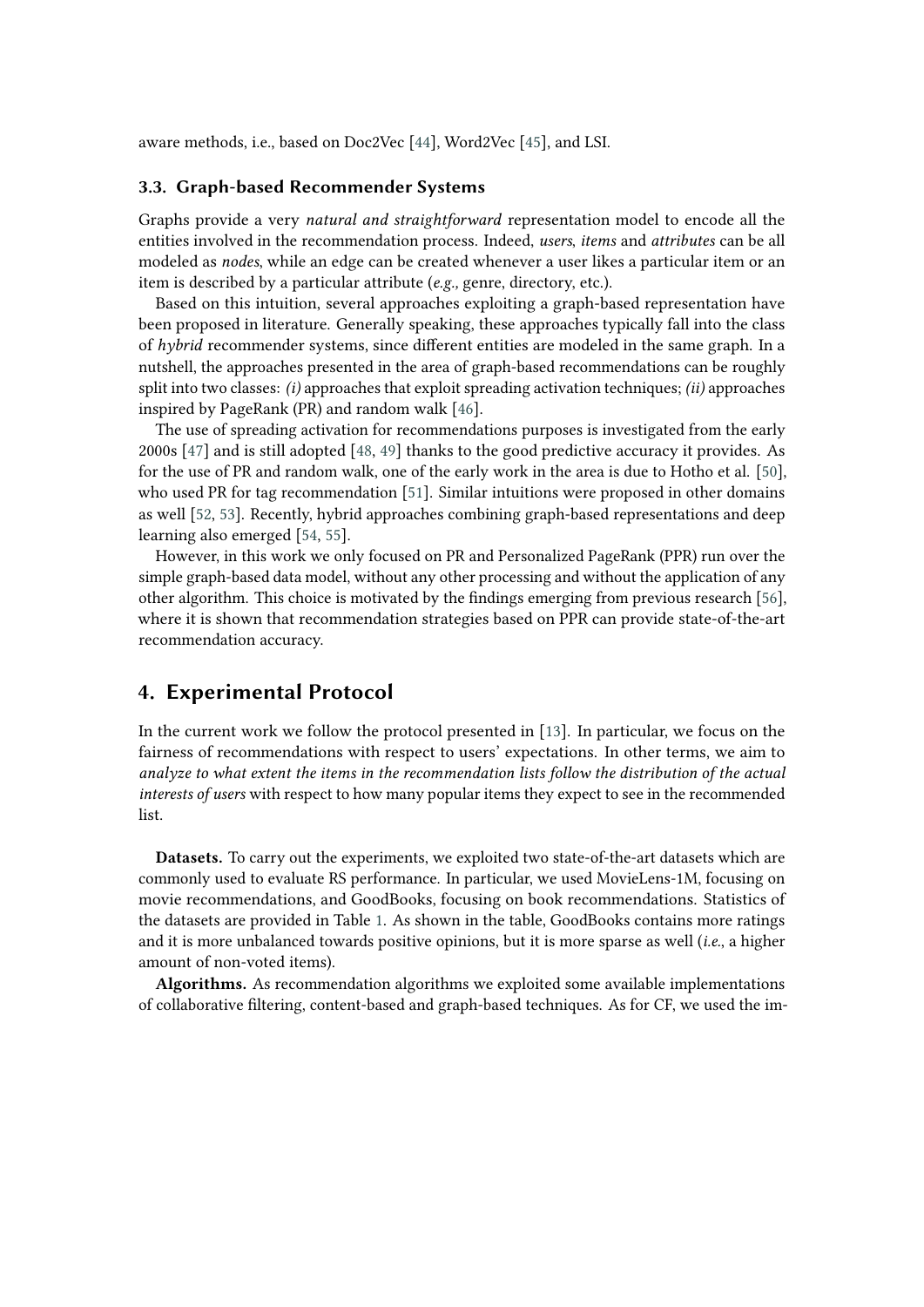<span id="page-5-0"></span>

|           | MovieLens-1M | <b>GoodBooks</b> |  |
|-----------|--------------|------------------|--|
| Users     | 6,040        | 53,424           |  |
| Items     | 3,883        | 10,000           |  |
| Ratings   | 1,000,209    | 6,000,000        |  |
| %Positive | 57.51%       | 68.97%           |  |
| Sparsity  | 96.42%       | 99.82%           |  |

### **Table 1** Statistics of the datasets

plementations available in LensKit<sup>[2](#page-5-1)</sup> of user-to-user CF, item-to-item CF and matrix factorization techniques such as FunkSVD and Implicit MF. As for CBRS, we used the implementations avail-able in Gensim<sup>[3](#page-5-2)</sup> of basic TF-IDF recommender system as well as some implementation of the embedding-based methods Word2Vec, Doc2Vec and LSI. Finally, as for PageRank, we exploited NetworkX library $^4$  $^4$  that included an implementation of both PageRank (PR) and Personalized PageRank (PPR). For all the algorithms default parameters were used. In particular, as for CF algorithm the number of neighbors is set to 100, while the latent factors of MF algortithms are set to 50. As for PR and PPR, we used 0.85 as damping factor. As future work, we will perform further experiments with different parameter settings for the algorithms.

**Data Models.** As for CF algorithms, no particular processing was needed since all the available ratings were used to build the user-item matrix or to learn the factorization models. As for CBRS, to feed content-based recommendation algorithms, we used tags, structured descriptive attributes of the items (*i.e.*, actor, director, author, genre, etc.) as well as unstructured features obtained by processing textual content (*i.e.*, description of the book and plot of the movie) through natural language processing libraries. When embedding methods such as Word2Vec are used, we exploited pre-trained embeddings. Finally, as for PR and PPR, structured properties were used as attributes of the items and encoded in the graph.

**Evaluation Metrics.** Metrics were calculated on the top-10 recommendation list returned by each algorithm for each user, and finally averaged over all the users. As evaluation metrics, we adopted standard methods used to evaluate the fairness of the algorithms. In particular, we adopted: *(i)* catalogue coverage; *(ii)* Gini Index; *(iii)* ΔGAP.

In the following, we briefly introduce the different metrics:

- 1. *Catalogue Coverage* measures the amount of items in the catalogue which are recommended to at least one user, and it is obtained by merging all the recommendation lists produced for all the users by an algorithm and by counting the amount of different items contained in the merged list. Of course, the higher the coverage, the higher the *fairness of the algorithm.*, since a larger number of the items available in the catalogue are included in the recommendation lists.
- 2. *Gini Index* measures how unbalanced (in terms of frequency) is the distribution of the recommendations to all the users. This metric assumes values in the range [0,1], where 0 indicates a balanced (and more *fair*) distribution of the recommendations, while 1

<span id="page-5-3"></span><span id="page-5-2"></span><span id="page-5-1"></span><sup>2</sup><https://lenskit.org/> <sup>3</sup><https://radimrehurek.com/gensim/> <sup>4</sup><https://networkx.org/>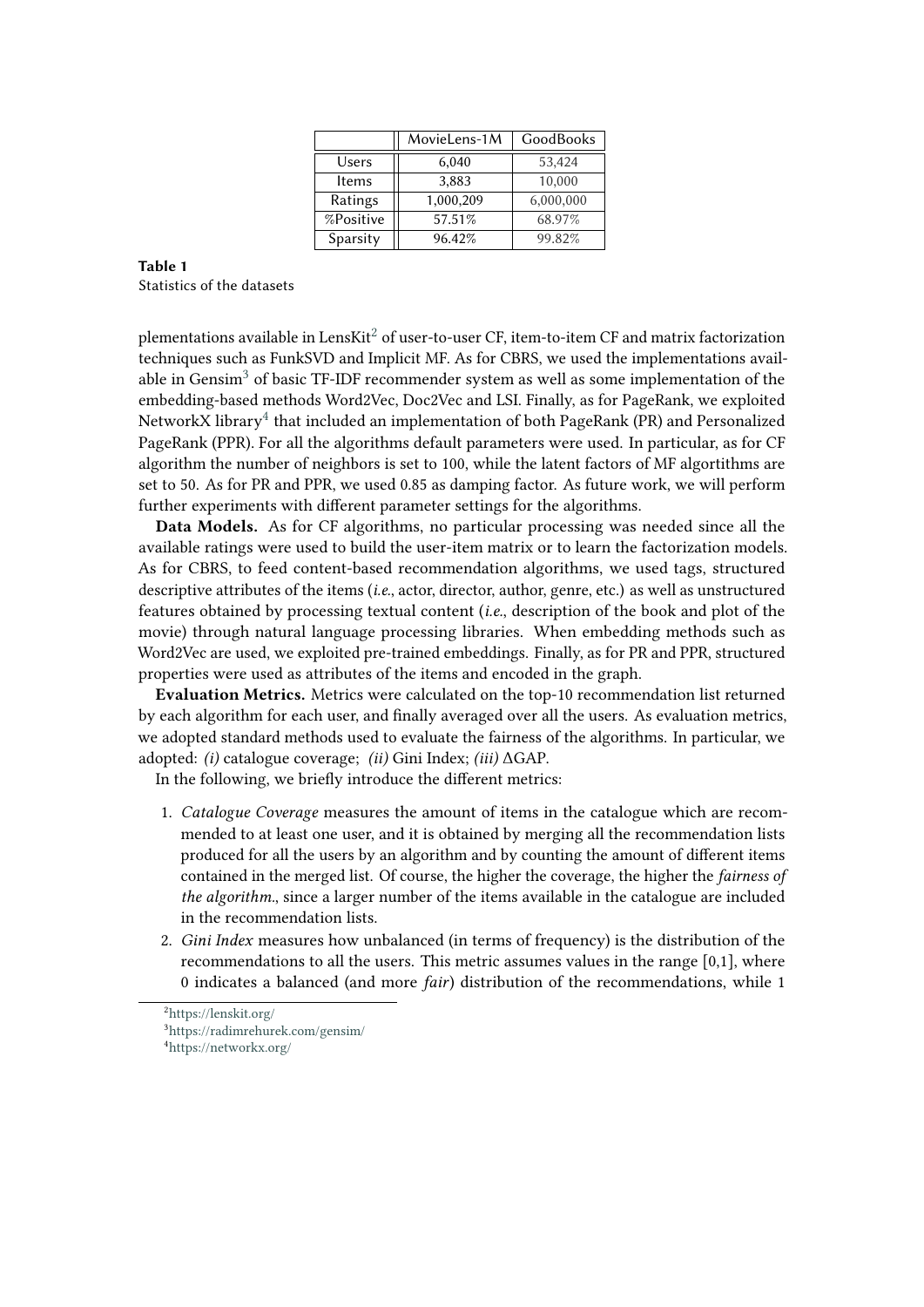represents the worst value (not balanced recommendations), i.e. recommendations concentrated on a single item.

3. The Group Average Popularity (GAP) measures the average popularity of the items in a certain group. In our case, we define  $GAP(g)<sub>p</sub>$ , which measures the average popularity of the items in the user profiles  $p$  of a specific group  $g$  and  $GAP(g)$ , which measures the average popularity of the items in the recommendation list  $r$  of a specific group  $g$ . Popularity is calculated as the amount of ratings expressed by the users on a particular item. Based on the protocol presented in [\[13\]](#page-12-0), three different groups of users are defined: *blockbuster* buster (whether they majority of the items liked by the user are in the top-20% most rated items), *niche* users (majority of liked items in the less-20% most rated items) and *diverse* users (the remaining).

For each algorithm and user group, we are interested in the change in GAP (*i.e.*, ΔGAP), which shows how the popularity of the recommended items differs from the expected popularity of the items in the user profiles. Formally:

$$
\Delta GAP(g) = \frac{GAP(g)_r - GAP(g)_p}{GAP(g)_p} \tag{1}
$$

The interpretation of such metric is straightforward.  $\Delta GAP = 0$  would indicate fair recommendations in terms of item popularity, where fair means that the average popularity of the recommendations a user receives matches the average popularity in the user's profile. Conversely, if ΔGAP is higher than 0, the algorithm *overestimates* the popularity *required* by the user, based on her previous likes. Conversely, if ΔGAP is lower than 0 an underestimation occurs.

### <span id="page-6-0"></span>**5. Results**

In this section we present the results of our experiments and we comment the findings emerging for each evaluation metric and for each dataset.

### **5.1. Catalogue Coverage and Gini Index**

Results concerning the evaluation of *catalogue coverage* are presented in Table 2. Beyond the recommendation paradigms we previously introduced, we also evaluate two *baseline* recommendation algorithms, *i.e.*, random algorithm and popularity-based algorithm. The first provides each user with a set of randomly generated recommendations, while the second one provides all the users with a set of items randomly picked among the most popular ones. In our setting, they represent the *upper* and the *lower* bounds of our experiment, since random algorithm provides with the maximum coverage of the catalogue, while a popularity-based algorithm, by definition, is the one that is mostly affected by popularity bias.

As shown in the Table [2,](#page-7-0) different outcomes emerged for the different datasets. As for *MovieLens 1M*, Biased MF emerged as the technique that is able to better cover the whole catalogue of items, while Word2Vec emerged as best technique on *GoodBooks*. These results can be explained in light of the different characteristics of the datasets. As shown in Table [1,](#page-5-0)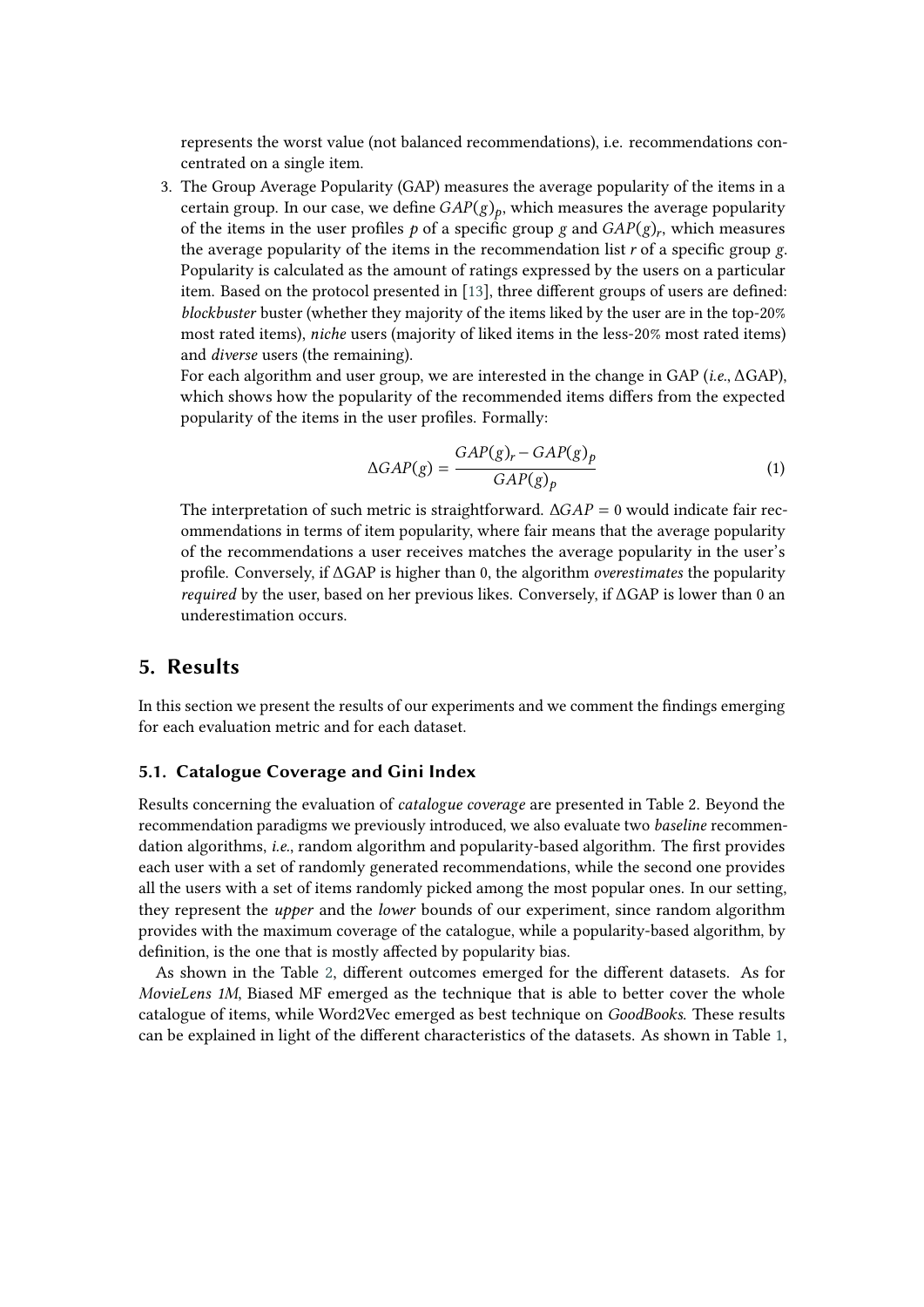<span id="page-7-0"></span>

|                 |                                    | MovieLens 1M   |              | Goodbooks      |            |
|-----------------|------------------------------------|----------------|--------------|----------------|------------|
| Paradigm        | Technique                          | Catalogue Cov. | Coverage $%$ | Catalogue Cov. | Coverage % |
| <b>Baseline</b> | Random                             | 3,688          | 94.98%       | 10,000         | 100%       |
|                 | Popular                            | 67             | 1.63%        | 43             | 0.43%      |
| CF              | User-to-User CF                    | 296            | 7.62%        | 2,210          | 22.10%     |
|                 | Item-to-Item-CF                    | 471            | 12.13%       | 2,819          | 28.19%     |
|                 | <b>Biased MF</b>                   | 547            | 14.09%       | 1,830          | 18.30%     |
|                 | FunkSVD                            | 276            | 7.11\%       | 546            | 5.46%      |
|                 | TF-IDF                             | 444            | 11.43%       | 2,622          | 26.22%     |
| CBRS            | Word2Vec<br>492<br>12.67%<br>3,081 |                | 30.81%       |                |            |
|                 | Doc2Vec                            | 476            | 12.26%       | 2,987          | 29.87%     |
|                 | LSI                                | 443            | 11.41%       | 2,799          | 27.99%     |
| Graphs          | <b>PR</b>                          | 15             | 0.38%        | 11             | 0.11%      |
|                 | <b>PPR</b>                         | 36             | 0.92%        | 22             | 0.22%      |

#### **Table 2**

Results of the experiments concerning *Catalogue Coverage*. The best-performing technique for each paradigm is emphasized in **bold**, while the overall best-performing techniques for each dataset is also underlined.

*MovieLens* has a lower sparsity than GoodBooks, that is to say, a higher percentage of items is known (and rated) by the users. Accordingly, a less sparse matrix leads to a better coverage of the catalogue of items, thus it is not surprising the *collaborative filtering* techniques obtain the best results on MovieLens. Conversely, when the sparsity is higher, CF techniques are not able to cover (recommend) a sufficient portion of the catalogue and content-based methods emerged as more effective and more stable. Indeed, in this case Word2Vec obtained the best overall results.

By also comparing *standard* techniques such as User-to-User CF or TF-IDF content-based recommendations with more *advanced* strategies, it emerges that the adoption of more sophisticated models based on matrix factorization or on semantics-aware word embedding techniques leads to a slight improvement of the *catalogue coverage*. As for content-based techniques, this holds for both the datasets. Indeed, both Word2Vec and Doc2Vec provide a larger coverage w.r.t. standard TF-IDF-based recommendations. As for collaborative filtering, the role of the *sparsity* emerged again, since a higher sparsity (as on *GoodBooks*) leads to a decrease in terms of coverage when matrix factorization techniques are adopted. This means that when most of the ratings are unknown, factorization techniques are not able to learn the relationships between latent features and cover just a little portion of the catalogue.

Finally, an interesting behavior also emerged for graph-based techniques, which emerged as the paradigm that is more prone to *popularity bias*. Indeed, PR recommends just a tiny portion of the catalogue of items on both the datasets, and the adoption of a *personalized* variant as PPR does not significantly improve the overall behavior. To conclude, we can state that this first experiment provided us with interesting findings, since the results showed the importance of adopting more sophisticated techniques based on artificial intelligence as well as the fundamental role of sparsity in the selection of the most effective algorithm.

However, it should be pointed out that the overall catalogue coverage of all the algorithms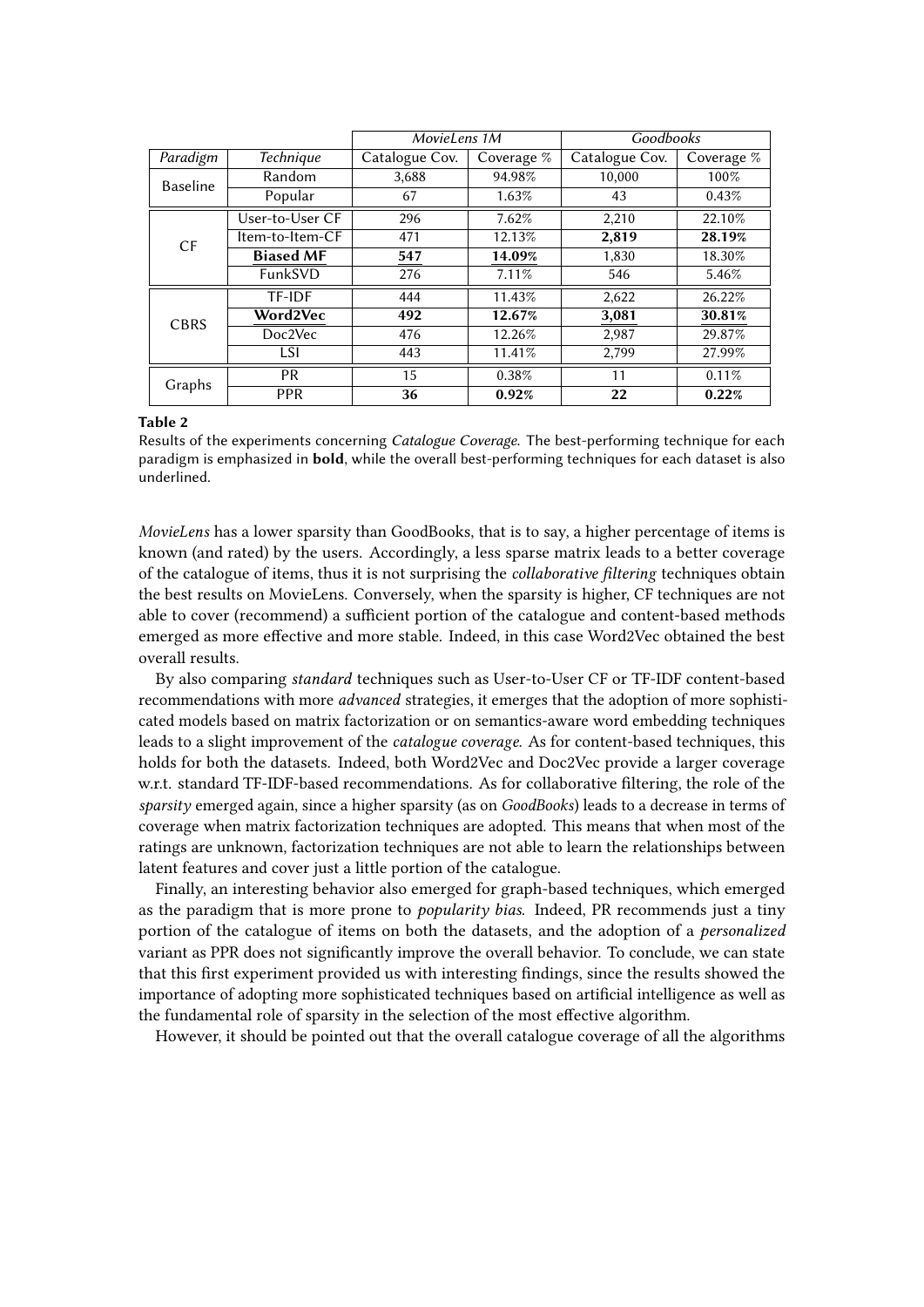<span id="page-8-0"></span>

| Paradigm        | <b>Technique</b> | Dataset      |                  |  |
|-----------------|------------------|--------------|------------------|--|
|                 |                  | MovieLens-1M | <b>GoodBooks</b> |  |
| <b>Baseline</b> | Random           | 0.185        | 0.334            |  |
|                 | Popular          | 0.995        | 0.998            |  |
| CF              | User-to-User CF  | 0.989        | 0.973            |  |
|                 | Item-to-Item-CF  | 0.990        | 0.986            |  |
|                 | <b>Biased MF</b> | 0.984        | 0.987            |  |
|                 | FunkSVD          | 0.997        | 0.998            |  |
| <b>CBRS</b>     | <b>TF-IDF</b>    | 0.990        | 0.961            |  |
|                 | Word2Vec         | 0.985        | 0.956            |  |
|                 | Doc2Vec          | 0.987        | 0.959            |  |
|                 | LSI              | 0.988        | 0.958            |  |
| Graphs          | <b>PR</b>        | 0.996        | 0.999            |  |
|                 | PPR              | 0.995        | 0.998            |  |

#### **Table 3**

Results of the experiments concerning *Gini Index*. The best-performing technique for each paradigm is emphasized in **bold**, while the overall best-performing techniques for each dataset is also underlined.

is not particularly satisfying, since the best-performing algorithm obtained around 14% on *MovieLens* and around 30% on *GoodBooks*. Accordingly, a huge part of the catalogue is still out of the recommendation lists of the users. These experimental outcomes further strengthen the idea of developing strategies to *mitigate* popularity bias and include a larger number of items of the *long tail* in the recommendation lists.

Next, results concerning the evaluation of *Gini Index* are reported in Table [3.](#page-8-0) Due to space reasons, we can't provide a thorough discussion of the findings emerged by this evaluation metric. However the outcomes follow those already discussed for *catalogue coverage*, since Word2Vec and Biased MF emerged as best-performing techniques on *GoodBooks* and *MovieLens*, respectively. As we already noted for catalogue coverage, CF techniques tend to perform better when the sparsity is lower, while CBRS appeared as more effective when a lower number of ratings is available. Overall, we note again that all the scores are very close to 1. As we explained in the previous section, this means that recommendation lists are very concentrated on a small portion of (popular) items, thus all the algorithms emerged again as very prone to *popularity bias*. This leaves a lot of room for work to develop novel methods and strategies to mitigate this bias and return more balanced recommendation lists.

### **5.1.1. Group Average Popularity and** Δ**GAP.**

Finally, Figure [1](#page-9-0) and Figure 2 [2](#page-10-1) show the behavior of the different algorithms in terms of ΔGAP. As previously stated, this value shows to what extent the items in the recommendation lists follow the distribution of the items in the user profile in terms of popularity. Values close to 0 represent the ideal behavior, while higher and lower number represent and over-estimation and an under-estimation of the average popularity.

As shown in the figures, the findings of this analysis mostly follow those previously discussed in terms of *catalogue coverage* and *Gini Index*. As for MovieLens data, Biased MF, which already emerged as the technique able to cover the largest part of the catalogue of items,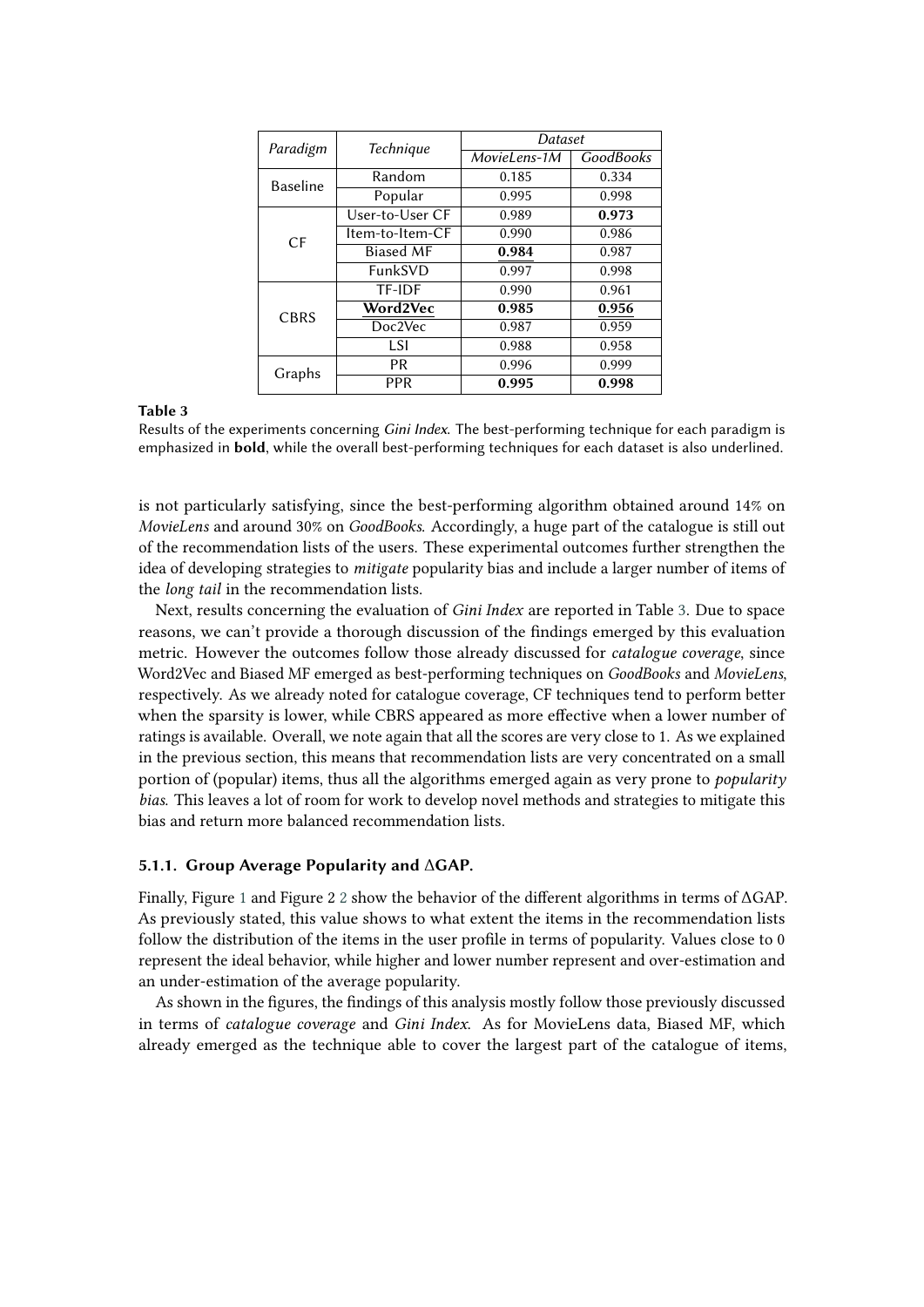

<span id="page-9-0"></span>DeltaGap - Results on MovieLens Data

**Figure 1:** Comparison in terms of ΔGAP on MovieLens-1M data. To improve the readability, the score obtained by the best-performing technique for each paradigm is explicitly reported in the plot.

obtained the overall best results on all the different categories of users (*i.e.,* niche, diverse and blockbusters). As for content-based methods, in this case the overall best results are obtained by LSI, which slightly overcame the basic TF-IDF on all the groups. Finally, as already noted for the previous analyses, graph-based algorithms (in particular in their non-personalized variant) do not perform well, since they are not able to return a list of recommendations that reflects the average popularity of the items in the profile of the user. Overall, we can state that we obtained consisted findings w.r.t. those we previously presented, since the lower sparsity of the data allows collaborative algorithms to generate recommendations that reflect the interests of the users.

As for the general behavior of all the algorithms, it should be pointed out that all the strategies provide a slight *under-estimation* of the average popularity, that is to say, recommended items are less popular than those the user liked. Generally speaking, this is an encouraging behavior, since it is likely that less popular items are included in the recommendation lists. Of course, algorithms that are particularly prone to *popularity bias* (*i.e.*, popularity-based algorithms and PageRank) do not follow this trend, since their recommendations over-estimate the average popularity required by the user.

As for *GoodBooks* data, the overall best results are obtained by content-based recommendations exploiting Word2Vec. This reflects again the behavior we already noted in terms of Gini Index and catalogue coverage. In this case, characterized by a higher sparsity of the data, content-based techniques obtained better results w.r.t CF counterparts, on average. Moreover, differently to what expected, FunkSVD and PPR, that do not perform particularly well on the previous analysis, showed their ability to return a recommendation list in terms of ΔGAP.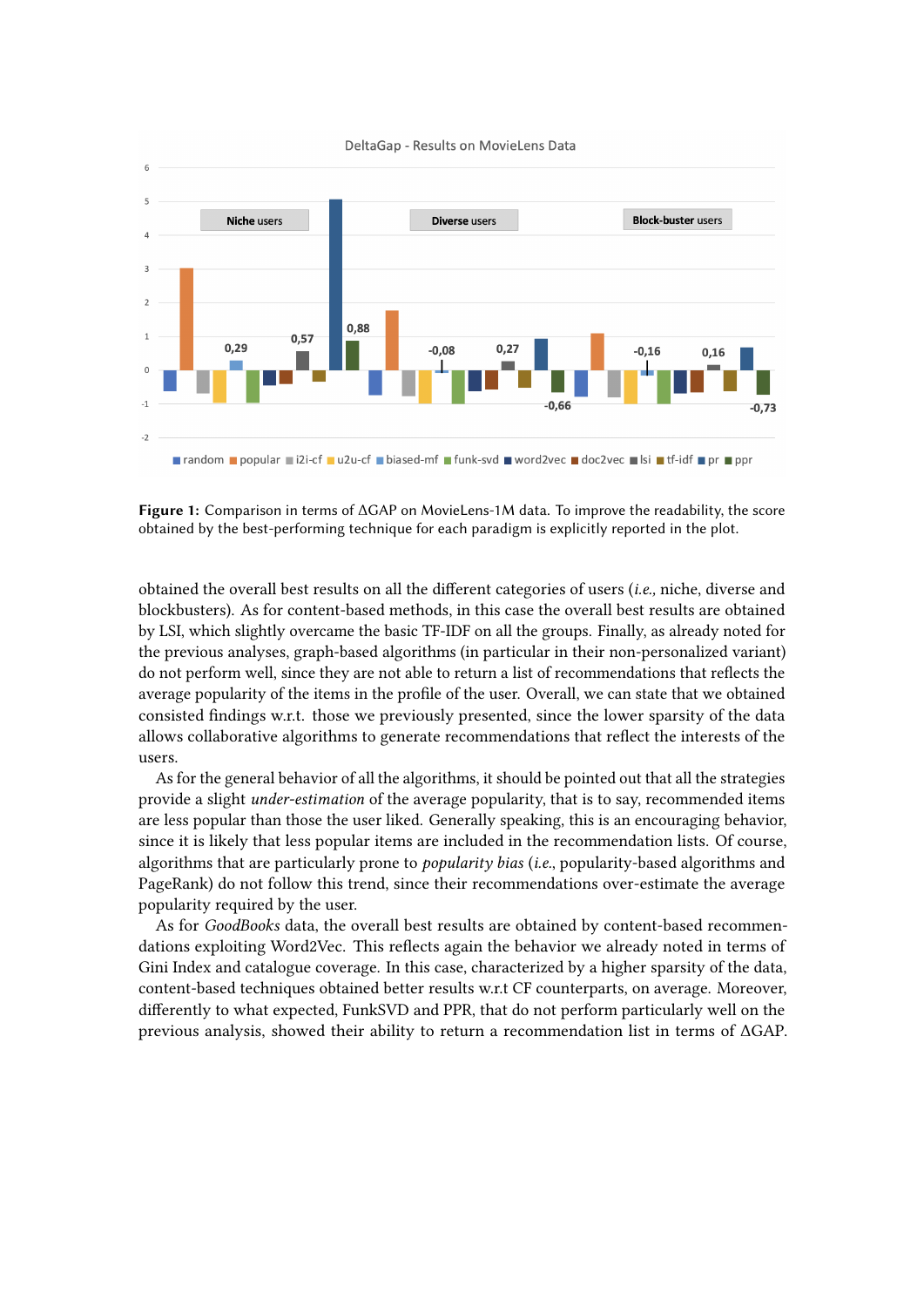

<span id="page-10-1"></span>DeltaGap - Results on GoodBooks Data

**Figure 2:** Comparison in terms of ΔGAP on GoodBooks data. To improve the readability, the score obtained by the best-performing technique for each paradigm is explicitly reported in the plot.

However, CBRS based on more advanced representations, such as Word2Vec and Doc2Vec, still beat other algorithms on these data.

# <span id="page-10-0"></span>**6. Conclusions**

In this paper, we presented the results of an empirical evaluation investigating how *recommendation algorithms* are affected by *popularity bias*. We considered two state-of-the-art datasets for *movie* and *book* recommendations and several implementations of the three principal recommendation paradigms, i.e., *collaborative filtering, content-based filtering and graph-based algorithms*. We used well-known metrics such as *Catalogue Coverage*, *Gini Index* and *Group Average Popularity* (ΔGAP) in order to discuss how different recommendation techniques are affected by popularity bias.

As shown in the paper, all the algorithms are *strongly* affected by popularity bias, since just a small portion of the available items is included in the recommendation lists. This is a common behavior that does not depend on the particular paradigm which is used to generate recommendations. Accordingly, this work confirms the need for novel and more effective strategies to mitigate *popularity bias*. As for the adherence of the items in the recommendation lists to those in the user profiles in terms of average popularity, it emerged that content-based techniques are more suitable when the sparsity of the data is higher, while collaborative filtering obtained better results with less sparse data. Finally, graph-based techniques did not perform particularly well in any of the experimental settings discussed in this work.

As future work, we will extend this analysis by also considering novel approaches based on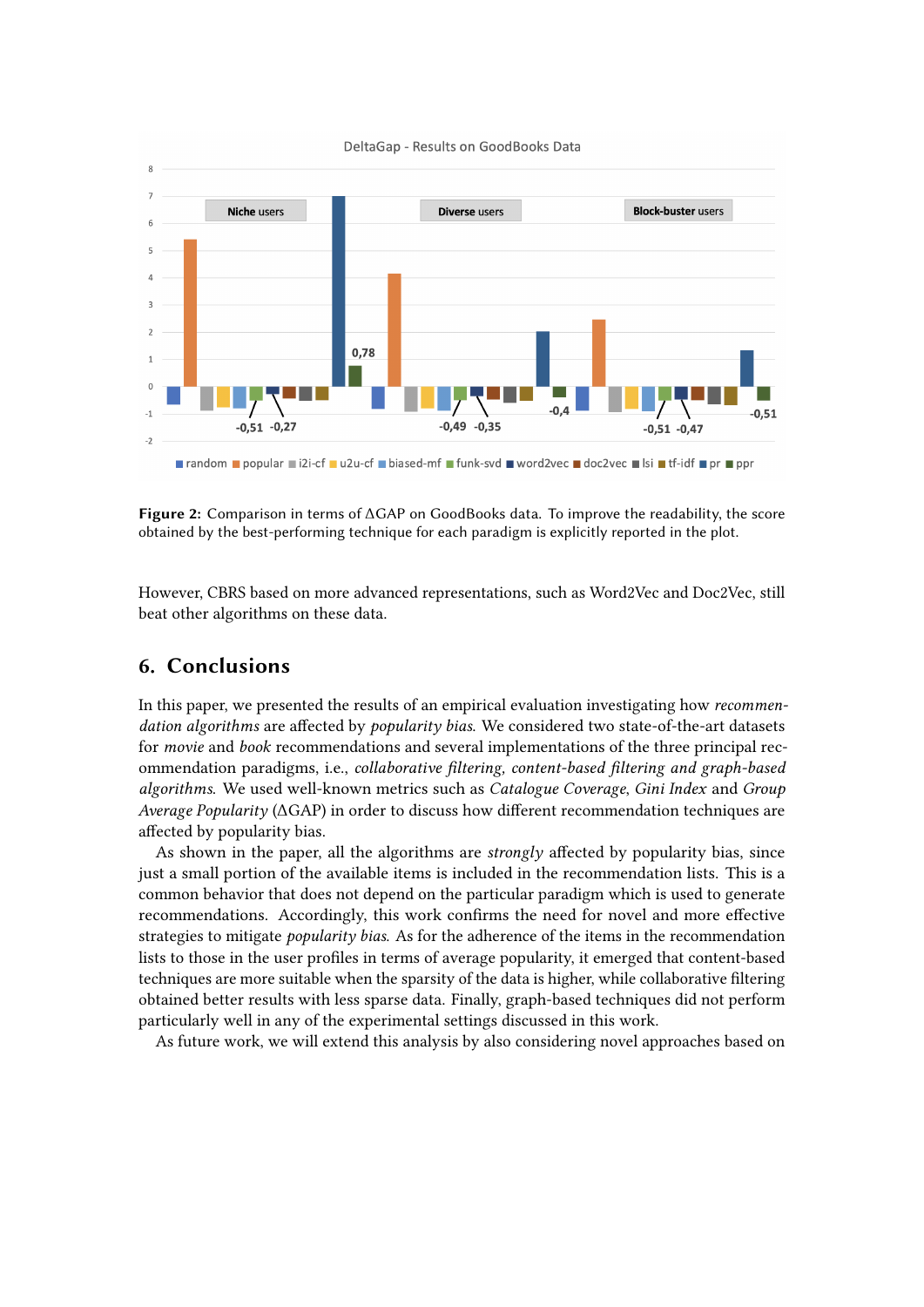deep learning techniques (e.g., complex architectures [\[57,](#page-14-6) [58\]](#page-14-7), pre-trained embedding such as BERT [\[59\]](#page-14-8), etc.) and based on different groups of features (e.g., Linked Open Data, as in [\[60\]](#page-14-9)), in order to further validate the behavior of the different paradigms.

# **Acknowledgments**

We would like to thank Gianluca Messinese for the huge implementation effort in the development of the framework. Many thanks also to Francesco Cilardi, Martina Pisani, Antonio Valletta and Marco Zaccheo for running part of the experiments that are included in this work.

# **References**

- <span id="page-11-9"></span>[1] D. Jannach, M. Zanker, A. Felfernig, G. Friedrich, Recommender systems: an introduction, Cambridge University Press, 2010.
- [2] P. Resnick, H. R. Varian, Recommender systems, Communications of the ACM 40 (1997) 56–58.
- [3] D. Lee, K. Hosanagar, Impact of recommender systems on sales volume and diversity (2014).
- <span id="page-11-0"></span>[4] P. Castells, N. J. Hurley, S. Vargas, Novelty and diversity in recommender systems, in: Recommender systems handbook, Springer, 2015, pp. 881–918.
- <span id="page-11-1"></span>[5] M. de Gemmis, P. Lops, G. Semeraro, C. Musto, An investigation on the serendipity problem in Recommender Systems, Information Processing and Management 51 (2015) 695 – 717. URL: [http://www.sciencedirect.com/science/article/pii/S0306457315000837.](http://www.sciencedirect.com/science/article/pii/S0306457315000837) doi:[http:](http://dx.doi.org/http://dx.doi.org/10.1016/j.ipm.2015.06.008) [//dx.doi.org/10.1016/j.ipm.2015.06.008](http://dx.doi.org/http://dx.doi.org/10.1016/j.ipm.2015.06.008).
- <span id="page-11-2"></span>[6] D. Kotkov, S. Wang, J. Veijalainen, A survey of serendipity in recommender systems, Knowledge-Based Systems 111 (2016) 180–192.
- <span id="page-11-3"></span>[7] M. Kaminskas, D. Bridge, Diversity, serendipity, novelty, and coverage: a survey and empirical analysis of beyond-accuracy objectives in recommender systems, ACM Transactions on Interactive Intelligent Systems (TiiS) 7 (2016) 1–42.
- <span id="page-11-4"></span>[8] P. Lops, F. Narducci, C. Musto, M. de Gemmis, M. Polignano, G. Semeraro, Recommendations biases and beyond-accuracy objectives in collaborative filtering, in: S. Berkovsky, I. Cantador, D. Tikk (Eds.), Collaborative Recommendations - Algorithms, Practical Challenges and Applications, WorldScientific, 2018, pp. 329–368.
- <span id="page-11-5"></span>[9] N. Mehrabi, F. Morstatter, N. Saxena, K. Lerman, A. Galstyan, A survey on bias and fairness in machine learning, ACM Computing Surveys (CSUR) 54 (2021) 1–35.
- <span id="page-11-6"></span>[10] P. Gajane, M. Pechenizkiy, On formalizing fairness in prediction with machine learning, arXiv preprint arXiv:1710.03184 (2017).
- <span id="page-11-7"></span>[11] R. Burke, Multisided fairness for recommendation, arXiv preprint arXiv:1707.00093 (2017).
- <span id="page-11-8"></span>[12] H. Steck, Item popularity and recommendation accuracy, in: B. Mobasher, R. D. Burke, D. Jannach, G. Adomavicius (Eds.), Proceedings of the 2011 ACM Conference on Recommender Systems, RecSys 2011, Chicago, IL, USA, October 23-27, 2011, ACM, 2011, pp. 125–132. doi:[10.1145/2043932.2043957](http://dx.doi.org/10.1145/2043932.2043957).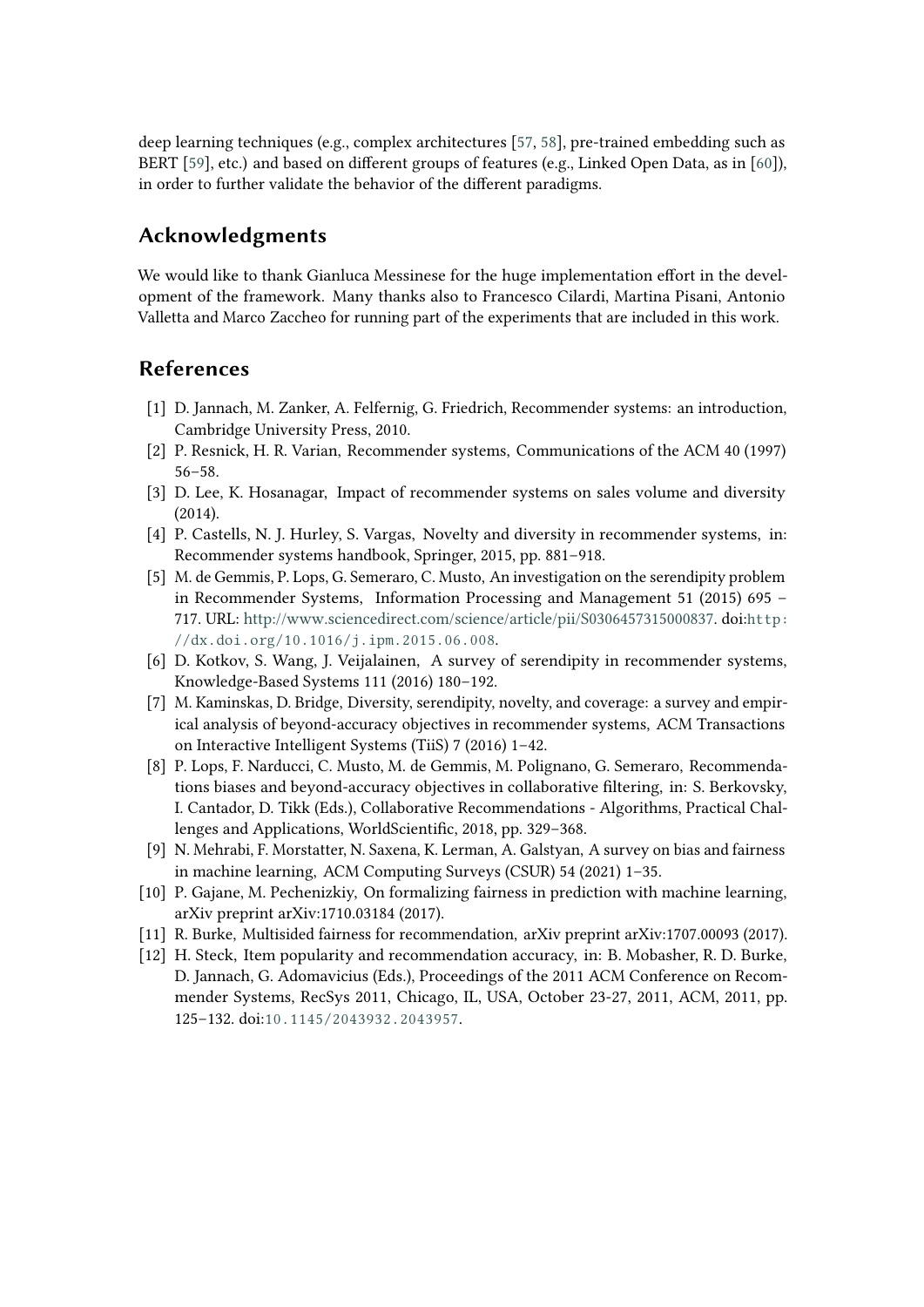- <span id="page-12-0"></span>[13] H. Abdollahpouri, M. Mansoury, R. Burke, B. Mobasher, The unfairness of popularity bias in recommendation, arXiv preprint arXiv:1907.13286 (2019).
- <span id="page-12-1"></span>[14] C. Anderson, The long tail, Nieuw Amsterdam, 2013.
- <span id="page-12-2"></span>[15] G. K. Zipf, The Psychobiology of Language, Houghton-Mifflin, 1935.
- <span id="page-12-3"></span>[16] G. K. Zipf, Human Behavior and the Principle of Least Effort, Addison-Wesley, 1949.
- <span id="page-12-4"></span>[17] D. Jannach, L. Lerche, I. Kamehkhosh, M. Jugovac, What recommenders recommend: an analysis of recommendation biases and possible countermeasures, User Modeling and User-Adapted Interaction 25 (2015) 427–491.
- <span id="page-12-5"></span>[18] D. Fleder, K. Hosanagar, Blockbuster Culture's Next Rise or Fall: The Impact of Recommender Systems on Sales Diversity, Management Science 55 (2009) 697–712.
- <span id="page-12-6"></span>[19] A. Bellogín, P. Castells, I. Cantador, Statistical biases in information retrieval metrics for recommender systems, Inf. Retr. Journal 20 (2017) 606–634. doi:[10.1007/](http://dx.doi.org/10.1007/s10791-017-9312-z)  $s10791 - 017 - 9312 - z.$
- <span id="page-12-7"></span>[20] P. Cremonesi, Y. Koren, R. Turrin, Performance of recommender algorithms on top-n recommendation tasks, in: X. Amatriain, M. Torrens, P. Resnick, M. Zanker (Eds.), Proceedings of the 2010 ACM Conference on Recommender Systems, RecSys 2010, Barcelona, Spain, September 26-30, 2010, ACM, 2010, pp. 39–46. doi:[10.1145/1864708.1864721](http://dx.doi.org/10.1145/1864708.1864721).
- <span id="page-12-8"></span>[21] H. Abdollahpouri, R. Burke, B. Mobasher, Controlling popularity bias in learning-to-rank recommendation, in: P. Cremonesi, F. Ricci, S. Berkovsky, A. Tuzhilin (Eds.), Proceedings of the Eleventh ACM Conference on Recommender Systems, RecSys 2017, Como, Italy, August 27-31, 2017, ACM, 2017, pp. 42–46. doi:[10.1145/3109859.3109912](http://dx.doi.org/10.1145/3109859.3109912).
- <span id="page-12-9"></span>[22] Y.-J. Park, A. Tuzhilin, The long tail of recommender systems and how to leverage it, in: Proceedings of the 2008 ACM conference on Recommender systems, 2008, pp. 11–18.
- <span id="page-12-10"></span>[23] H. Abdollahpouri, M. Mansoury, R. Burke, B. Mobasher, Addressing the multistakeholder impact of popularity bias in recommendation through calibration, arXiv preprint arXiv:2007.12230 (2020).
- <span id="page-12-11"></span>[24] S. Yao, B. Huang, Beyond parity: Fairness objectives for collaborative filtering, arXiv preprint arXiv:1705.08804 (2017).
- <span id="page-12-12"></span>[25] Z. Zhu, X. Hu, J. Caverlee, Fairness-aware tensor-based recommendation, in: Proceedings of the 27th ACM International Conference on Information and Knowledge Management, 2018, pp. 1153–1162.
- <span id="page-12-13"></span>[26] W. Liu, R. Burke, Personalizing fairness-aware re-ranking, arXiv preprint arXiv:1809.02921 (2018).
- <span id="page-12-14"></span>[27] D. Kowald, M. Schedl, E. Lex, The unfairness of popularity bias in music recommendation: a reproducibility study, Advances in Information Retrieval 12036 (2020) 35.
- <span id="page-12-15"></span>[28] M. D. Ekstrand, J. T. Riedl, J. A. Konstan, Collaborative filtering recommender systems, Now Publishers Inc, 2011.
- <span id="page-12-16"></span>[29] X. Ning, C. Desrosiers, G. Karypis, A comprehensive survey of neighborhood-based recommendation methods, in: F. Ricci, L. Rokach, B. Shapira (Eds.), Recommender Systems Handbook, Springer, 2015, pp. 37-76. doi:10.1007/978-1-4899-7637-6\2.
- <span id="page-12-17"></span>[30] A. Tuzhilin, Y. Koren, J. Bennett, C. Elkan, D. Lemire, Large-scale recommender systems and the netflix prize competition, in: KDD Proceedings, 2008, pp. 1–34.
- <span id="page-12-18"></span>[31] G. Takács, I. Pilászy, B. Németh, D. Tikk, Scalable collaborative filtering approaches for large recommender systems, The Journal of Machine Learning Research 10 (2009) 623–656.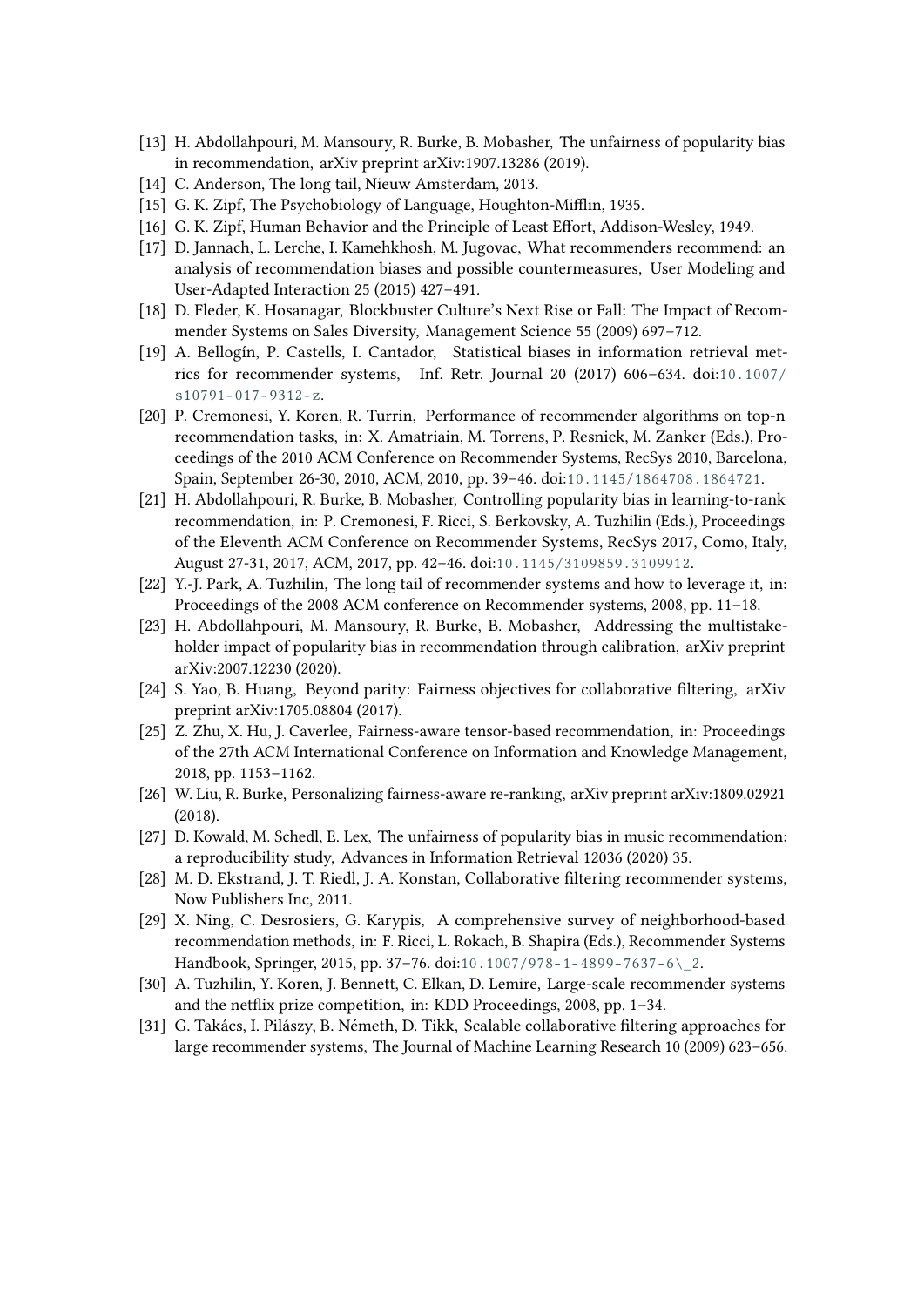- <span id="page-13-0"></span>[32] Y. Koren, R. Bell, C. Volinsky, Matrix factorization techniques for recommender systems, Computer 42 (2009) 30–37.
- <span id="page-13-1"></span>[33] X. Su, T. M. Khoshgoftaar, A survey of collaborative filtering techniques, Advances in artificial intelligence 2009 (2009).
- <span id="page-13-2"></span>[34] Y. Koren, R. Bell, Advances in collaborative filtering, Recommender systems handbook (2015) 77–118.
- <span id="page-13-3"></span>[35] X. He, L. Liao, H. Zhang, L. Nie, X. Hu, T.-S. Chua, Neural collaborative filtering, in: Proceedings of the 26th international conference on world wide web, 2017, pp. 173–182.
- <span id="page-13-4"></span>[36] P. Lops, C. Musto, F. Narducci, G. Semeraro, Semantics in Adaptive and Personalised Systems, Springer, 2019.
- <span id="page-13-5"></span>[37] R. Burke, Hybrid web recommender systems, The adaptive web (2007) 377–408.
- <span id="page-13-6"></span>[38] P. Lops, M. de Gemmis, G. Semeraro, C. Musto, F. Narducci, M. Bux, A semantic contentbased recommender system integrating folksonomies for personalized access, in: Web Personalization in Intelligent Environments, Springer, 2009, pp. 27–47.
- <span id="page-13-7"></span>[39] M. G. Ozsoy, From word embeddings to item recommendation, arXiv preprint arXiv:1601.01356 (2016).
- <span id="page-13-8"></span>[40] D. Khattar, V. Kumar, M. Gupta, V. Varma, Neural content-collaborative filtering for news recommendation., NewsIR@ ECIR 2079 (2018) 45–50.
- <span id="page-13-9"></span>[41] M. G. Ozsoy, Utilizing fasttext for venue recommendation, arXiv preprint arXiv:2005.12982 (2020).
- <span id="page-13-10"></span>[42] C. Musto, G. Semeraro, P. Lops, M. De Gemmis, F. Narducci, Leveraging social media sources to generate personalized music playlists, in: International Conference on Electronic Commerce and Web Technologies, Springer, 2012, pp. 112–123.
- <span id="page-13-11"></span>[43] C. Musto, G. Semeraro, P. Lops, M. de Gemmis, Random indexing and negative user preferences for enhancing content-based recommender systems, in: International Conference on Electronic Commerce and Web Technologies, Springer, 2011, pp. 270–281.
- <span id="page-13-12"></span>[44] Q. Le, T. Mikolov, Distributed representations of sentences and documents, in: International conference on machine learning, PMLR, 2014, pp. 1188–1196.
- <span id="page-13-13"></span>[45] T. Mikolov, I. Sutskever, K. Chen, G. S. Corrado, J. Dean, Distributed representations of words and phrases and their compositionality, in: Advances in neural information processing systems, 2013, pp. 3111–3119.
- <span id="page-13-14"></span>[46] L. Page, S. Brin, R. Motwani, T. Winograd, The PageRank citation ranking: bringing order to the web. (1999).
- <span id="page-13-15"></span>[47] A. I. Kovacs, H. Ueno, Recommending in context: A spreading activation model that is independent of the type of recommender system and its contents, in: Proc. 2nd International Workshop on Web Personalisation, Recommender Systems and Intelligent User Interfaces (WPRSIUI 06), Citeseer, 2006.
- <span id="page-13-16"></span>[48] Z. Bahramian, R. A. Abbaspour, C. Claramunt, A context-aware tourism recommender system based on a spreading activation method, International Archives of the Photogrammetry, Remote Sensing & Spatial Information Sciences 42 (2017).
- <span id="page-13-17"></span>[49] S. Papneja, K. Sharma, N. Khilwani, Context-aware personalized content recommendation using ontology based spreading activation, International Journal of Information Technology 10 (2018) 133–138.
- <span id="page-13-18"></span>[50] A. Hotho, R. Jäschke, C. Schmitz, G. Stumme, K.-D. Althoff, Folkrank: A ranking algorithm